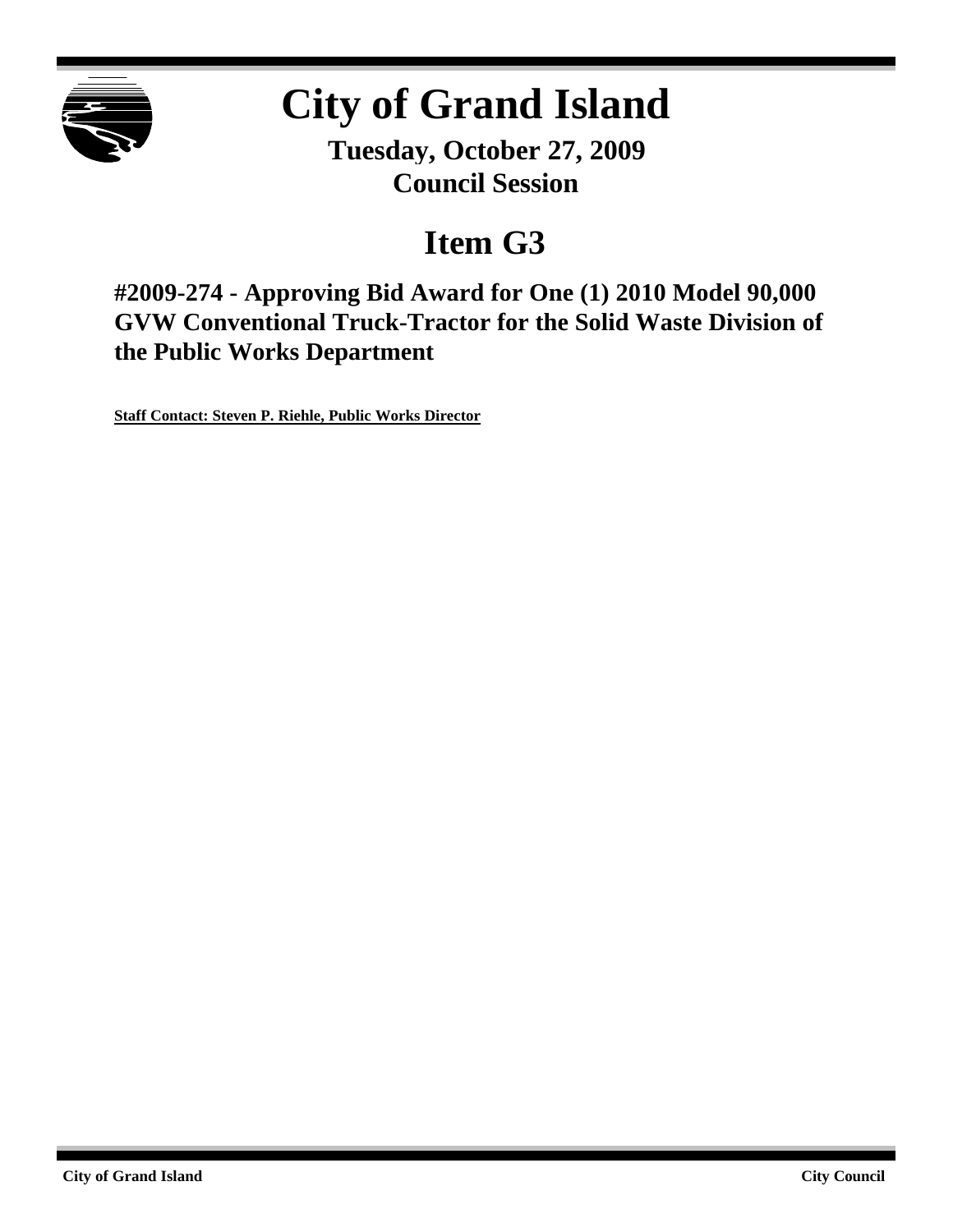## **Council Agenda Memo**

| <b>From:</b>    | Steven P. Riehle, Public Works Director                                                                                                            |
|-----------------|----------------------------------------------------------------------------------------------------------------------------------------------------|
| <b>Meeting:</b> | October 27, 2009                                                                                                                                   |
| Subject:        | Approving Bid Award for One (1) 2010 Model 90,000<br>GVW Conventional Truck-Tractor for the Solid Waste<br>Division of the Public Works Department |
| Item $\#$ 's:   | $G-3$                                                                                                                                              |
| $Presenter(s):$ | Steven P. Riehle, Public Works Director                                                                                                            |

#### **Background**

On October 8, 2009 the Solid Waste Division of the Public Works Department advertised for a 90,000 Pound GVW Conventional Truck-Tractor. Funds for the truck are in the approved 2009/2010 budget on page 231. There is no trade-in because the semi-tractor will be sold to the Waste Water Division.

#### **Discussion**

Bids were received and opened on October 20, 2009. The Solid Waste Division of the Public Works Department and the Purchasing Division reviewed the bids that were received.

| <b>Bidder</b>                             | <b>Bid Price</b> | Make          |
|-------------------------------------------|------------------|---------------|
| Nebraska Peterbilt of Grand Island, NE    | \$90,737         | Peterbilt     |
| Nebraska Peterbilt of Grand Island, NE    | \$90,887         | Peterbilt     |
| Nebraska Truck & Equipment of Lincoln, NE | \$98,371         | Mack          |
| Nebraska Truck Center of Grand Island, NE | \$100,981        | Freightliner  |
| Nebraska Truck Center of Grand Island, NE | \$109,981        | Freightliner  |
| Hansen International of Grand Island, NE  | \$89,395         | International |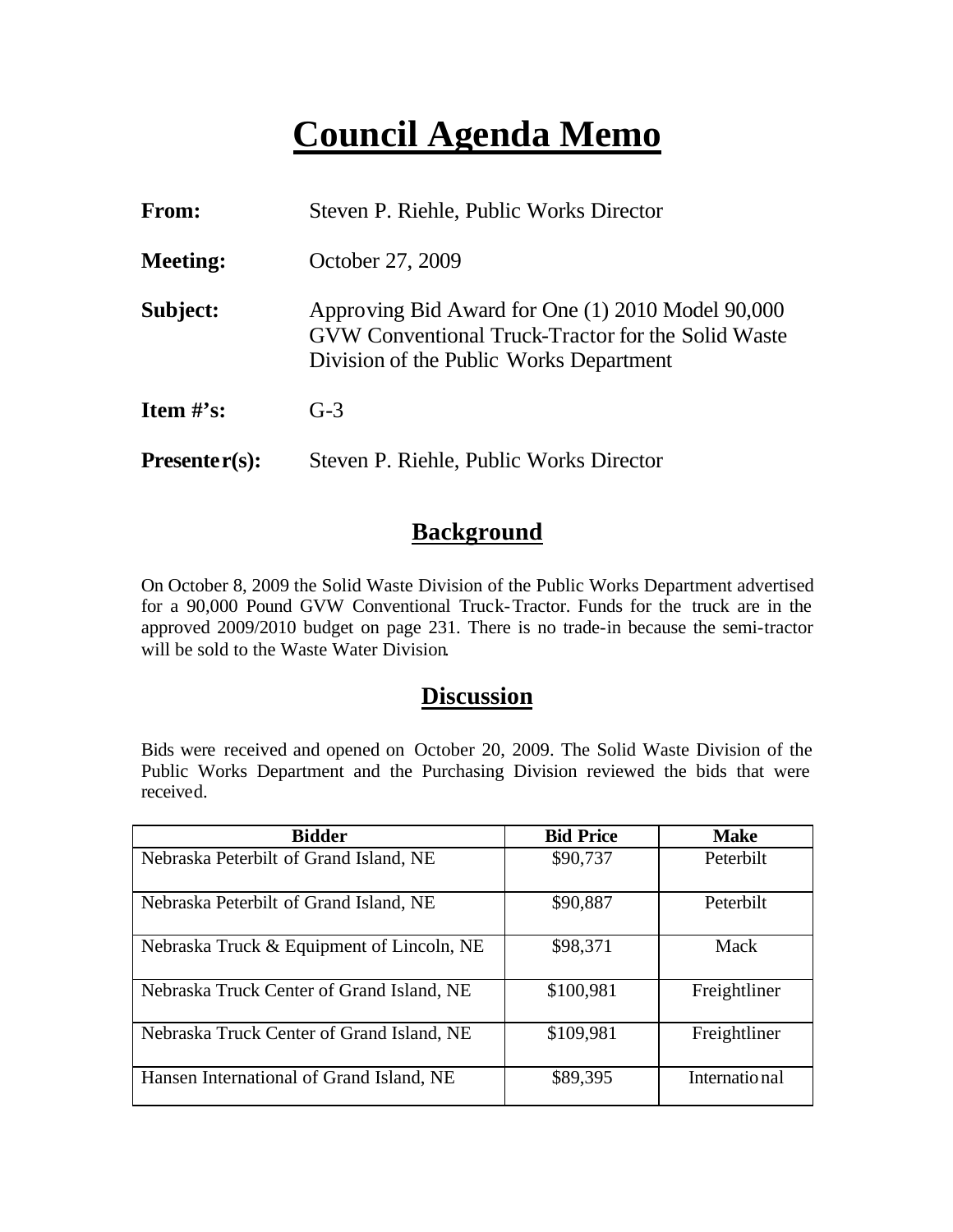| Volvo Trucks of Omaha, NE | Bid did not include a Bid Bond,       |  |  |
|---------------------------|---------------------------------------|--|--|
|                           | therefore bid could not be considered |  |  |

The bid from Hansen International did not meet bid specifications, in that the engine bid was smaller than what was listed in the bid specifications. The Public Works Department recommends awarding the bid to the next lowest bidder, which is Nebraska Peterbilt.

There are four (4) semi-trucks that make up a part of a front-line fleet that is used to haul solid waste from the transfer station to the landfill. The semi-truck that is being replaced at the Solid Waste Division is a 1998 Ford with 11,231 hours and 269,000 miles. These trucks make four (4), 36 mile round trips per day to the City's landfill, which equates to144 miles per day. The timeline for this purchase is critical in that new EPA emissions standards will be taking effect in the upcoming month, which will increase the total purchase by an additional \$9,000 due to the cost of the engine and emission control system. It's essential that the fleet is maintained and updated so we can continue to handle solid waste.

### **Alternatives**

It appears that the Council has the following alternatives concerning the issue at hand. The Council may:

- 1. Move to approve
- 2. Refer the issue to a Committee
- 3. Postpone the issue to future date
- 4. Take no action on the issue

## **Recommendation**

City Administration recommends that the Council approve the purchase of the Peterbilt Conventional Truck-Tractor from Nebraska Peterbilt of Grand Island, Nebraska in the amount of \$90,737.

## **Sample Motion**

Move to approve purchase of the Peterbilt Conventional Truck-Tractor from Nebraska Peterbilt of Grand Island, Nebraska.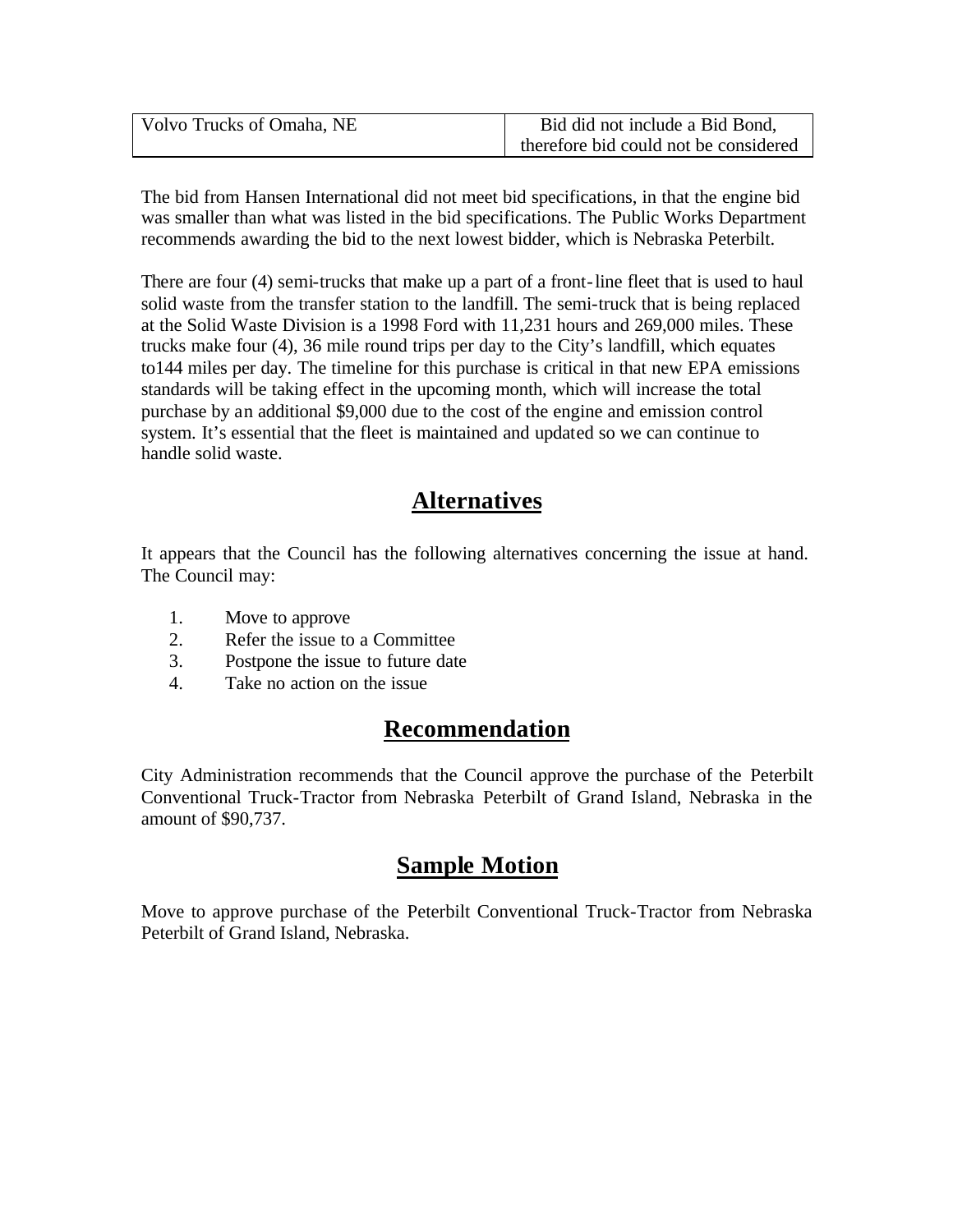#### *Purchasing Division of Legal Department* **INTEROFFICE MEMORANDUM**



Wes Nespor, Purchasing Agent

*Working Together for a Better Tomorrow, Today*

#### **BID OPENING**

| <b>BID OPENING DATE:</b> | October 20, 2009 at 11:15 a.m.                       |
|--------------------------|------------------------------------------------------|
| <b>FOR:</b>              | (1) 2010 Model 90,000 GVW Conventional Truck-Tractor |
| <b>DEPARTMENT:</b>       | <b>Public Works</b>                                  |
| <b>ESTIMATE:</b>         | \$110,000.00                                         |
| <b>FUND/ACCOUNT:</b>     | 50530040-85625                                       |
| <b>PUBLICATION DATE:</b> | <b>October 8, 2009</b>                               |

**NO. POTENTIAL BIDDERS: 4**

#### **SUMMARY**

| <b>Bidder:</b>        | <b>Hansen International Truck, Inc.</b><br><b>Grand Island, NE</b> | <b>Volvo Trucks of Omaha</b><br>Omaha, NE |
|-----------------------|--------------------------------------------------------------------|-------------------------------------------|
| <b>Bid Security:</b>  | \$4,500.00                                                         | Rejected Bid - No Bid Bond                |
| <b>Exceptions:</b>    | <b>Noted</b>                                                       |                                           |
| <b>Bid Price:</b>     | \$89,395.00                                                        |                                           |
| <b>Delivery Date:</b> | 45 days after order                                                |                                           |
| <b>Bidder:</b>        | Nebraska Truck & Equipment Co.                                     | Nebraska Peterbilt                        |
|                       | Lincoln, NE                                                        | <b>Grand Island, NE</b>                   |
| <b>Bid Security:</b>  | <b>Inland Insurance Co.</b>                                        | \$4,544.35                                |
| <b>Exceptions:</b>    | <b>Noted</b>                                                       | <b>None</b>                               |
| <b>Bid Price:</b>     | \$98,371.54                                                        | \$90,887.00 w/Friends                     |
|                       |                                                                    | \$90,737.00 w/LCL                         |

**Delivery Date: 120 days 60 days**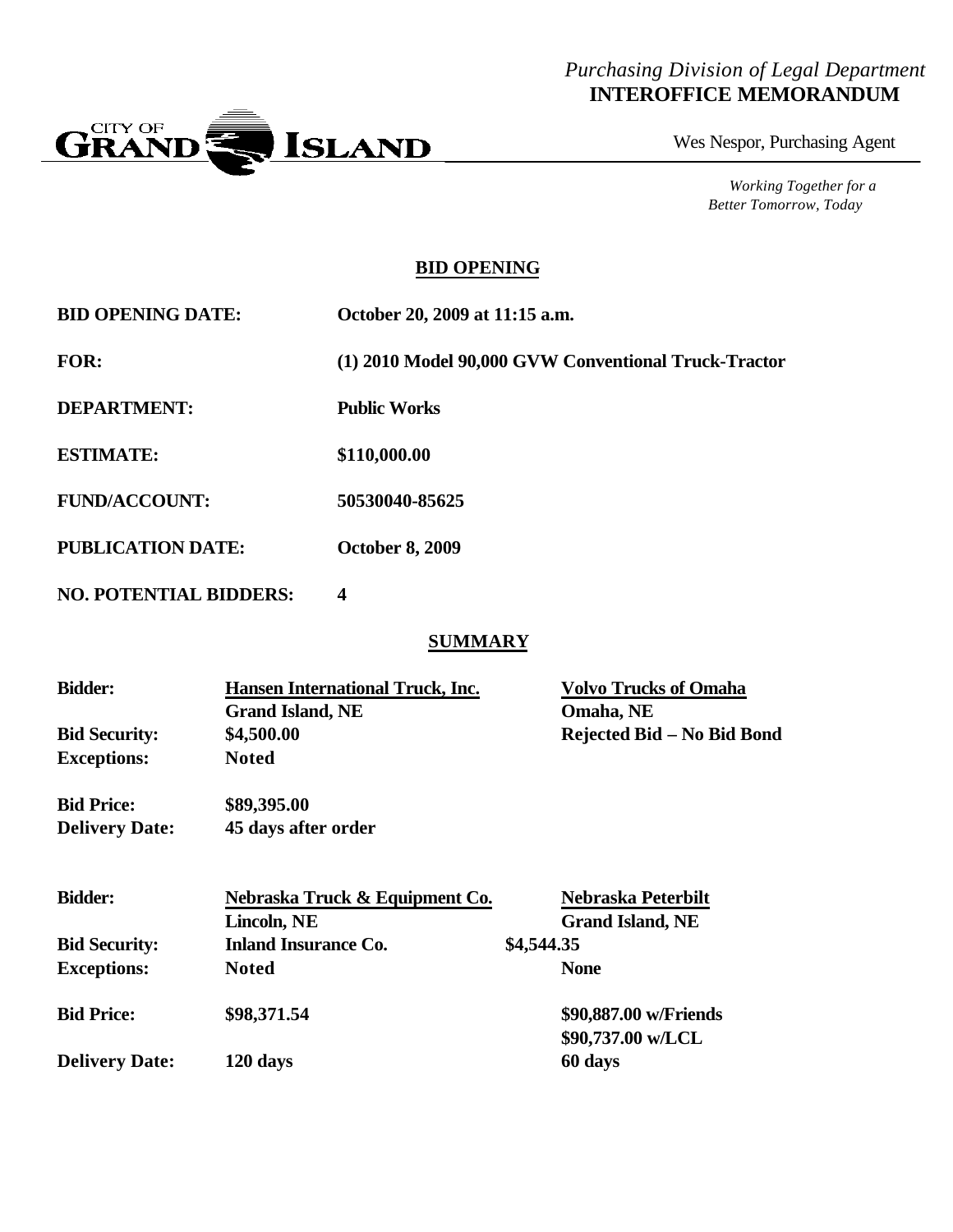**Bidder: Nebraska Truck Center, Inc. Grand Island, NE Bid Security: \$5,499.05 Exceptions: Noted**

**Bid Price: \$109,981.00 Delivery Date: 150 days from receipt of order**

Dale Shotkoski, City Attorney Wes Nespor, Purchasing Agent

cc: Steve Riehle, Public Works Director Catrina DeLosh, PW Admin. Assist. Jeff Pederson, City Administrator Jeff Wattier, Solid Waste Supt.

**P1377**